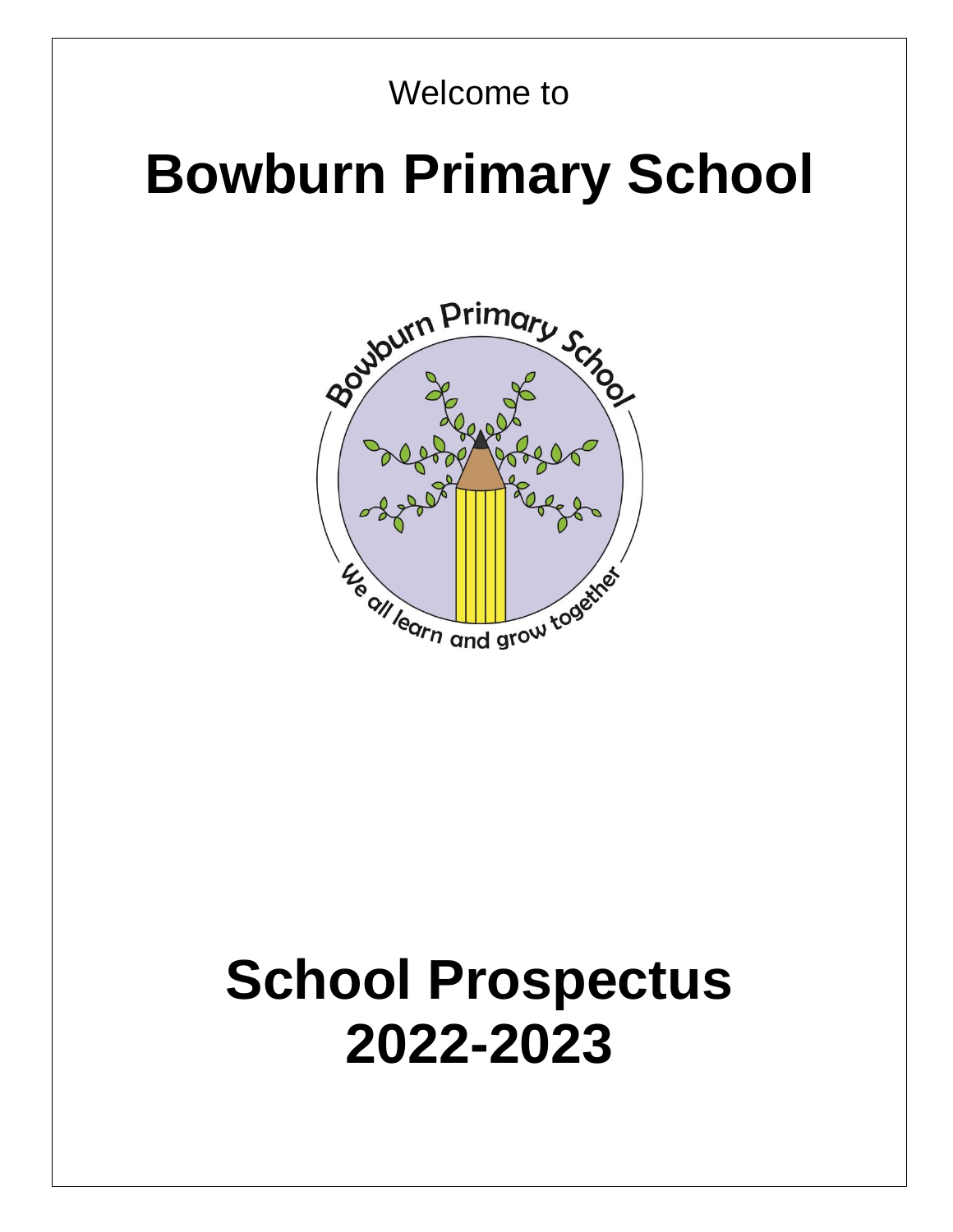# **Bowburn Primary School Crow Trees Lane Bowburn Durham DH6 5FP Tel: (0191) 3770497 [www.bowburnprimary.durham.sch.uk](http://www.bowburnprimary.durham.sch.uk/)**

Dear Parents/ Carers,

On behalf of everyone at Bowburn Primary School may I offer a warm welcome to you and your child. I hope you will enjoy a happy and successful association with our school and that your child will feel a valued member of our school community and enjoy the benefit of the many educational opportunities available.

A good home/school relationship is vitally important to ensure your child's happiness, welfare and success. Please become involved in school as much as you can. We appreciate your help and your time.

This prospectus sets out to ensure that you are fully informed of our approach to the education of your child and hopefully will provide the answers to many of your questions. If however, you still have queries, please contact me at any time.

Bowburn Primary School was recently graded as a good school by Ofsted in January 2019, and has been awarded the Basic Skills Quality Mark and received School Achievement Awards several times. The schools have received Healthy School's Award and enhanced Healthy Schools Award in 2014. In 2021 we have been awarded the International Schools Award, for outstanding development of the international dimension in the curriculum. We have also received a number of awards, Activemark, Artsmark, Primary Science Quality Mark, Young Carers Charter, Investing in Children and Eco Schools for the outstanding curriculum we offer. We also have a very effective and proactive governing body.

We are lucky in that we have recently moved into a brand new purpose built school at Easter 2021, which provides a fantastic learning environment for the children and staff.

I look forward to working with you and your child in future,

 $l$  Glas

Mrs Jackie Glass Head teacher Bowburn Primary School



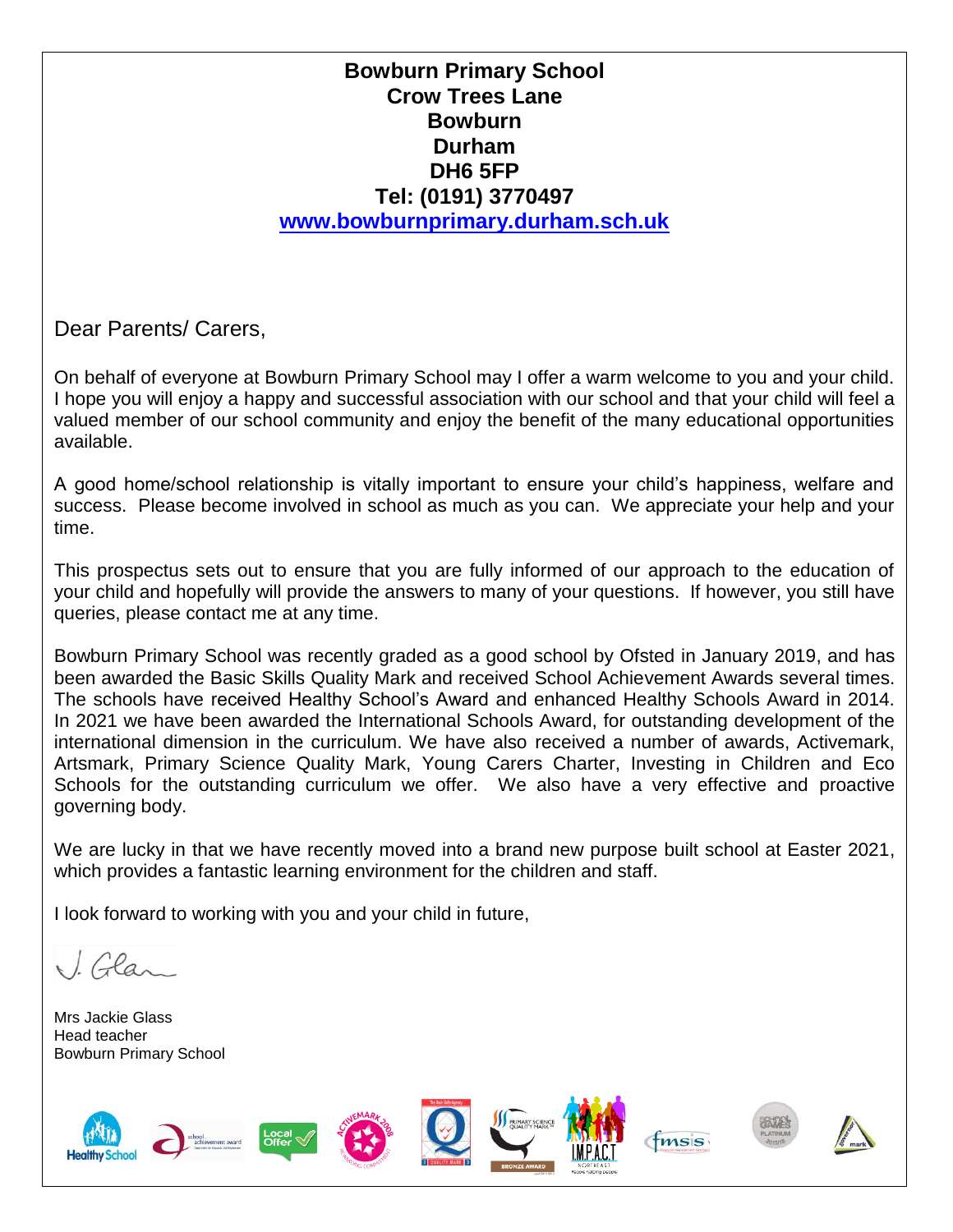| DETAILS OF THE SCHOOL                         |                                                                                                               |  |
|-----------------------------------------------|---------------------------------------------------------------------------------------------------------------|--|
| Bowburn Primary School is a Community School. |                                                                                                               |  |
| <b>School Name:</b>                           | <b>Bowburn Primary School</b><br><b>Crow Trees Lane</b><br><b>Bowburn</b><br>Durham<br>DH6 5FP                |  |
| <b>Telephone Number:</b>                      | (0191) 3770497                                                                                                |  |
| Headteacher:                                  | Mrs. Jackie Glass                                                                                             |  |
| <b>Chair of Governors</b>                     | Mr. John Collinson                                                                                            |  |
| Durham Local Education Authority:             | <b>Margaret Whellans</b><br><b>Children's and Adults' Services</b><br><b>County Hall</b><br>Durham<br>DH1 5UE |  |
| <b>Telephone Number:</b>                      | 03000 260000                                                                                                  |  |
|                                               |                                                                                                               |  |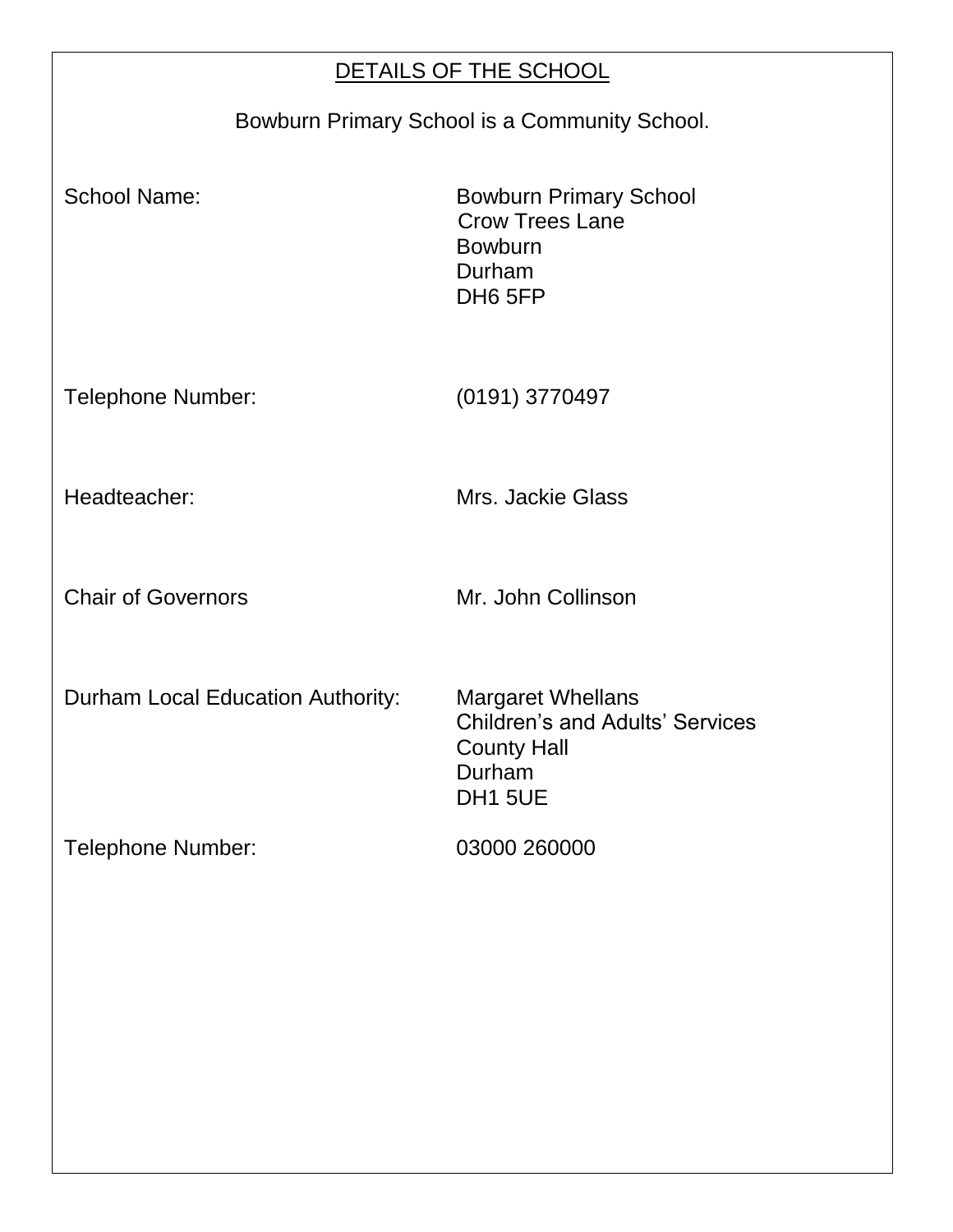# SCHOOL STAFF

# **Teaching Staff**

Mrs Jackie Glass – Headteacher Mr Paul Soler – Deputy Headteacher Mrs Claire Foster- Assistant Headteacher Mrs Stephanie Clark- SENDCo Mrs Jan Foster Mrs Michelle O'Connor Mrs Katy Lisle Mrs Poppy Vincent Mrs Joanne Hoyle Miss Stephanie Overton Miss Bethany Brownless Mrs Tiffany Richardson Miss Angela Falcus Mrs Claire Forster Mrs Lynn Patrickson Mrs Charlotte Middleton Mr Iain Wilby

# **Teaching Assistants Non- Teaching Staff**

Mrs Alice Dodds Mrs Mandy Newton Miss Pamela Featherstone Mrs Maureen Carter Mrs Emma Brandon Mrs Lyndie Gaskell Mrs Kelsey Jackson Miss Mandie Pratt Mr Patrick Stephenson Mrs Alice Purves Mrs Caroline Snowball Mrs Enid Moody Mrs Angela Gowran **Mrs Karen Wilson** Mrs Larraine Walton **Miss Leanne Dalby** 

Mrs Wendy Raine Mrs Judith Johnston (School Office) Mrs Karen Lane Mrs Allyson Simpson (School Office) Mrs Karen Draper Miss Karen Gates (Parent Support Advisor) Mrs Janet Gillham Mr Neville Wilkinson (Premises Manager) Mrs Hazel Smolaga Mrs Dawn Willcocks (Cleaner) Miss Rebecca Phillips Mrs Tracy Heslop (Cleaner) Mrs Claire Wilkinson **Mrs Mandy Newton (Cleaner)** Mrs Jane Hudspith Miss Mandie Pratt ( Cleaner ) Miss Sarah Wilson Mrs Nicola Pattinson (Cleaner)

# **Supervisory Assistants**

Mrs Lisa Tinti **Mrs Jill Parnaby ( Breakfast Club**) Mrs Michelle Heightly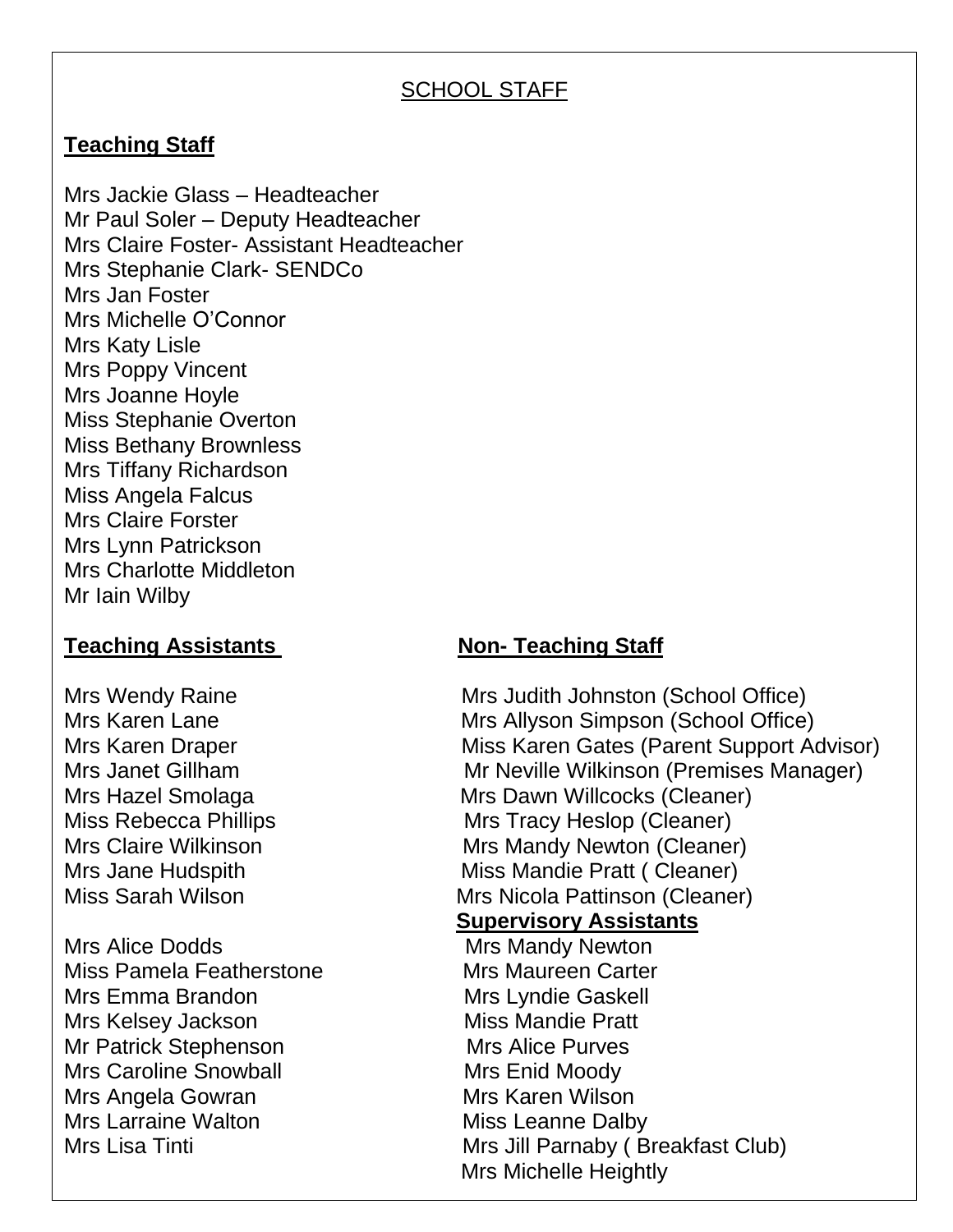# PROPOSED BOWBURN PRIMARY SCHOOL GOVERNORS- September 2021

| <b>Name</b>        | <b>Responsibilities</b>            |
|--------------------|------------------------------------|
| Mr J Collinson     | Safeguarding, maths, science.      |
| Cllr J Blakey      |                                    |
| Mrs C Middleton    | English lead                       |
| Mrs D Stobbs       | <b>SEND</b>                        |
| Mrs K Draper       | Governor for Looked After Children |
| Mr P Soler         | <b>ICT Assessment</b>              |
| Mrs C Foster       | <b>EYFS</b>                        |
| Mrs S Cavanagh     | <b>EYFS</b>                        |
| Mr S Davidson      |                                    |
| Mr P Robinson      |                                    |
| Mr Byers           |                                    |
| <b>Miss Bright</b> |                                    |
| Mr S Dunn          |                                    |
| Mrs A Gowran       |                                    |
| Mrs J Glass        | Headteacher                        |
|                    |                                    |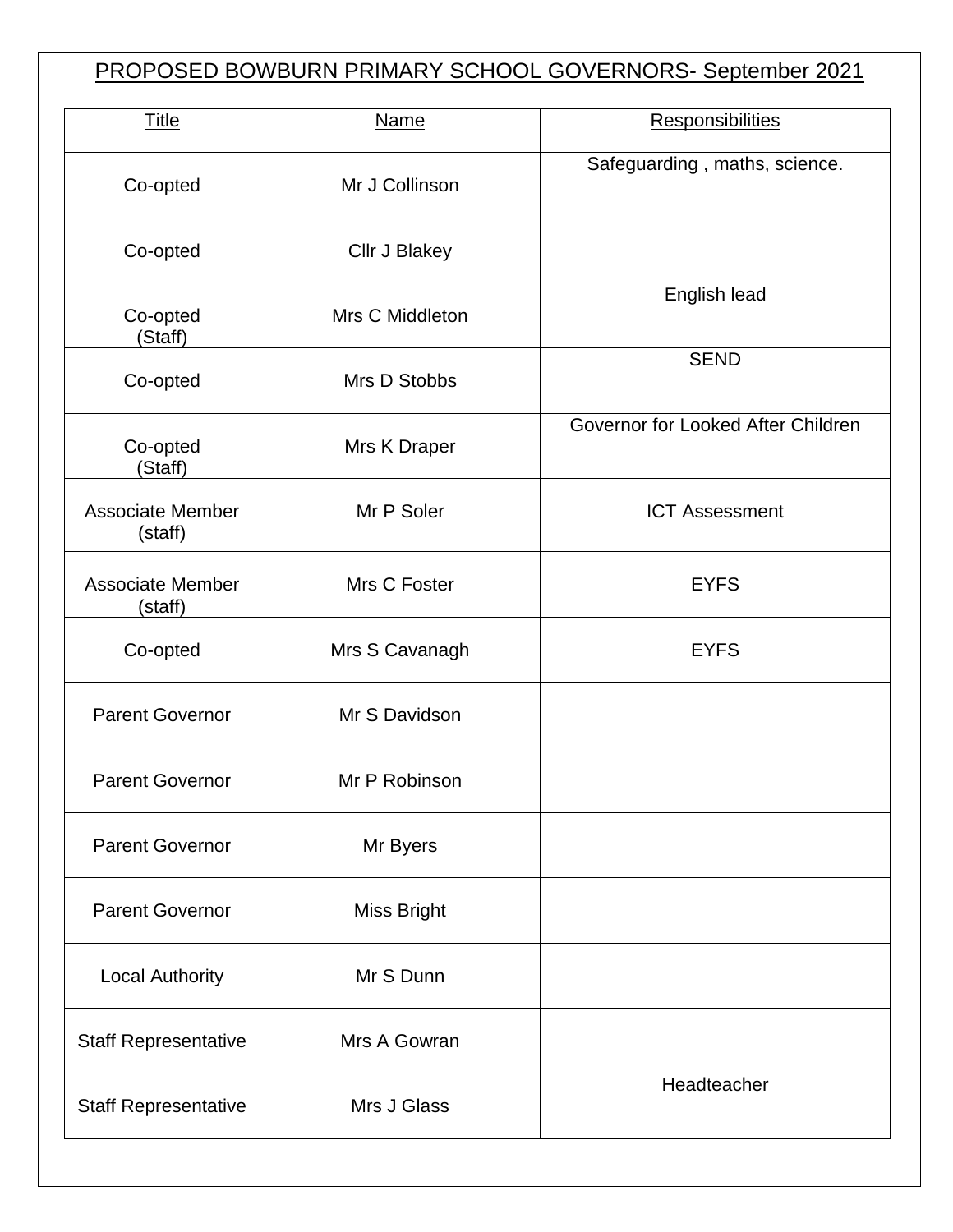# BOWBURN PRIMARY SCHOOL- About the School

Bowburn Primary School is situated in a former mining village on the outskirts of Durham. The administration is by Durham LA, Central Area. The new school was opened to pupils on April 19<sup>th</sup> 2021. The building is two storeys high and has extensive grounds and outside areas. Children in Early Years and Key Stage 1 have their classrooms on the ground floor. There are two nursery playrooms ,3 Reception classrooms and 5 key stage 1 classrooms. Children in Key Stage 2 have their classrooms upstairs. There are 10 key stage 2 classrooms. There is a large hall and dining area and two libraries. Children in EYFS and KS1 can access the outside areas directly from their classrooms.

The outside areas are being developed and when complete will include 4 grassed paying pitches , large school field, two trim trails and team games courts.

The Primary School has at present 382 children on roll with 17 teachers and the headteacher. The nursery has capacity for 70 places for each session (currently there are 69 on roll), with 1 teacher and 5 teaching assistants. Some of the places are allocated to 3-4 year old children and some of these are allocated to 2 year old children (maximum of 16 full time equivalent places).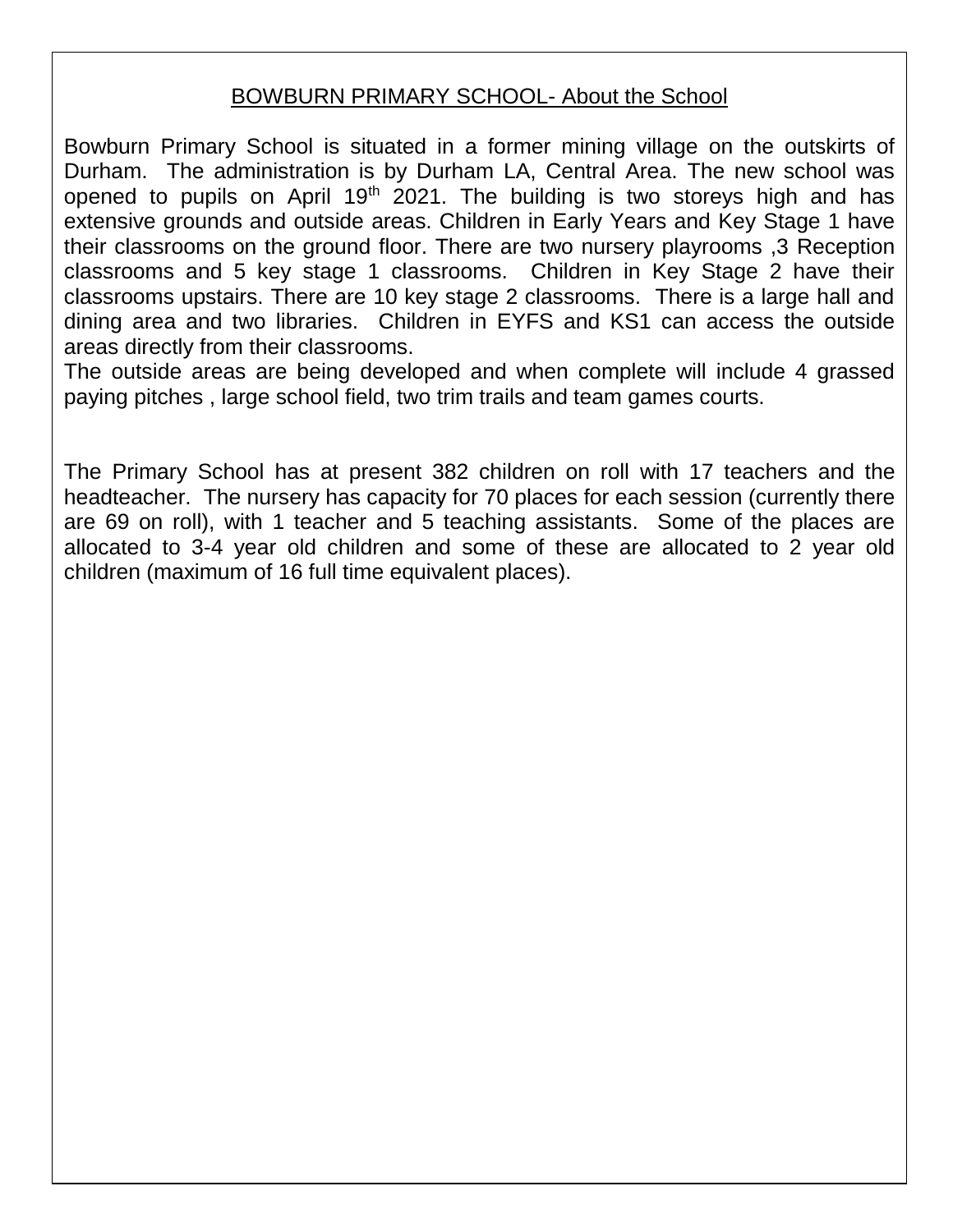# ADMISSION TO SCHOOL

Parents who would like to visit the school and look around are encouraged to do so and are most welcome. Please email or telephone to make an appointment with the headteacher at any time of the year. The age at which children can be admitted to school is determined by the Education Committee. Current Policy allows for:-

"Those children whose fifth birthday falls between the 1<sup>st</sup> September 2021 and the 31<sup>st</sup> August 2022, to be admitted at the beginning of the Autumn Term 2022".

Our admission number approved for the year 21/22 is 75.

In the event that the school is over-subscribed then preference to admission will be given in accordance with the Local Authority's admission arrangements.

During the summer term you will be invited to visit school. This will enable you to meet your child's Class Teacher and ask any relevant questions which may not have been answered in this brochure. Your child will have spent quite a lot of time in school prior to admission if transferring from our nursery and will be familiar already with the reception class teachers.

We operate a staggered entry to school in September over the first two weeks of the autumn term. In the first week a few children start school each day, so that the teachers and teaching assistants can provide a lot of individual attention to ensure that children feel happy and secure. It is important to us that our children remember their first day at school as a happy one! Children also go home after lunch and a story in the second week. Starting school can be tiring for four year olds.

Transition arrangements between year groups are planned, for example children will spend some time with their next class teachers once this has been decided in the summer term.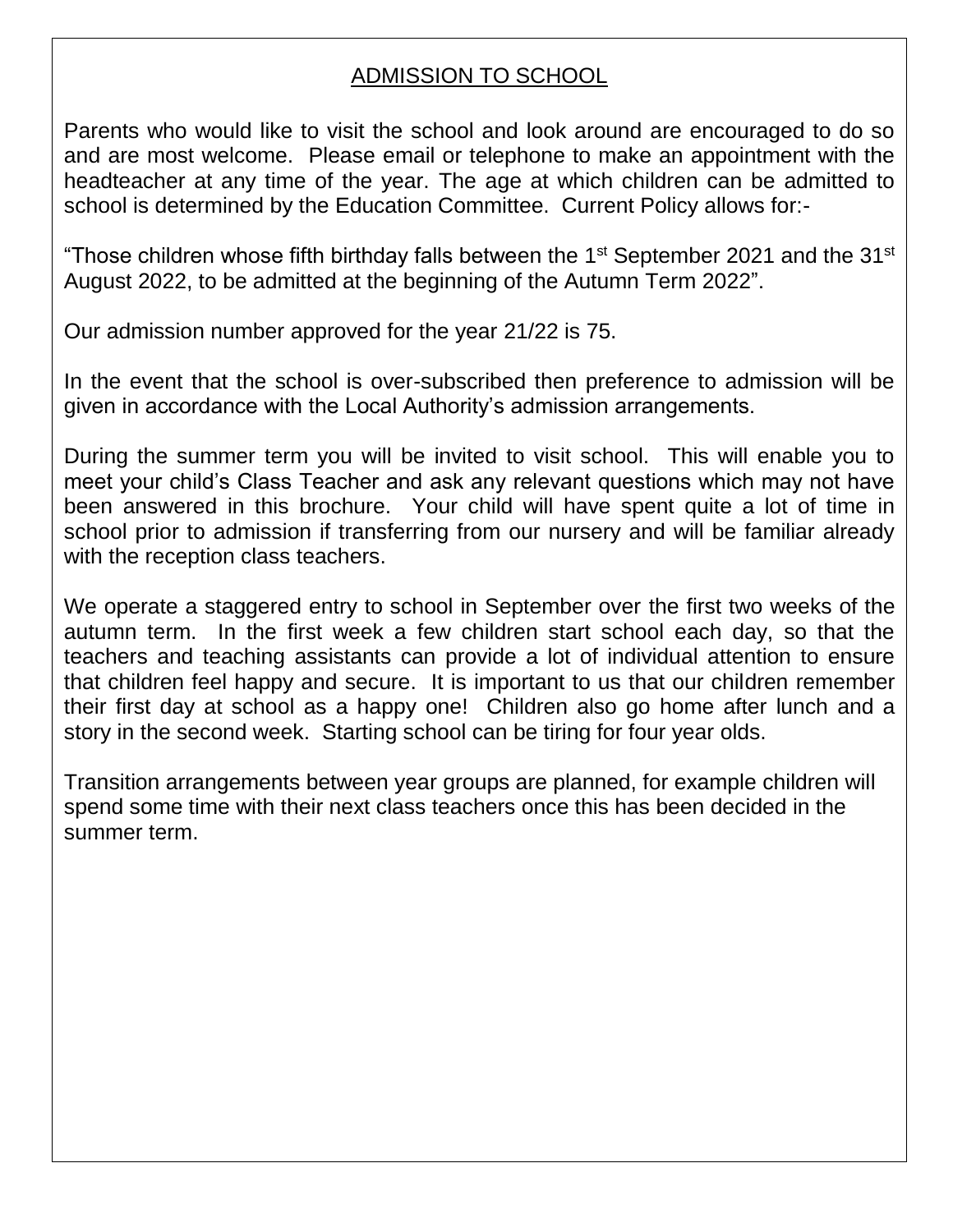# **SCHOOL VISION AND MISSION STATEMENT :**

*'At Bowburn Primary School, as a family, we strive to nurture a love of learning and where we respect ourselves, each other, our community and our world.'*

# **Mission Statement:**

- To give children the best start in life by providing a safe, secure environment to build their self-confidence, resilience and self-esteem.
- To give every child the confidence to fulfil their potential by preparing them for the future with the life skills they need.
- To build strong relationships with parents, carers and the wider community.
- To provide a stimulating and engaging learning environment through an exciting and relevant curriculum.
- To encourage independence, tolerance and acceptance.
- To support, inspire and broaden outlooks whilst offering a wide range of experiences.

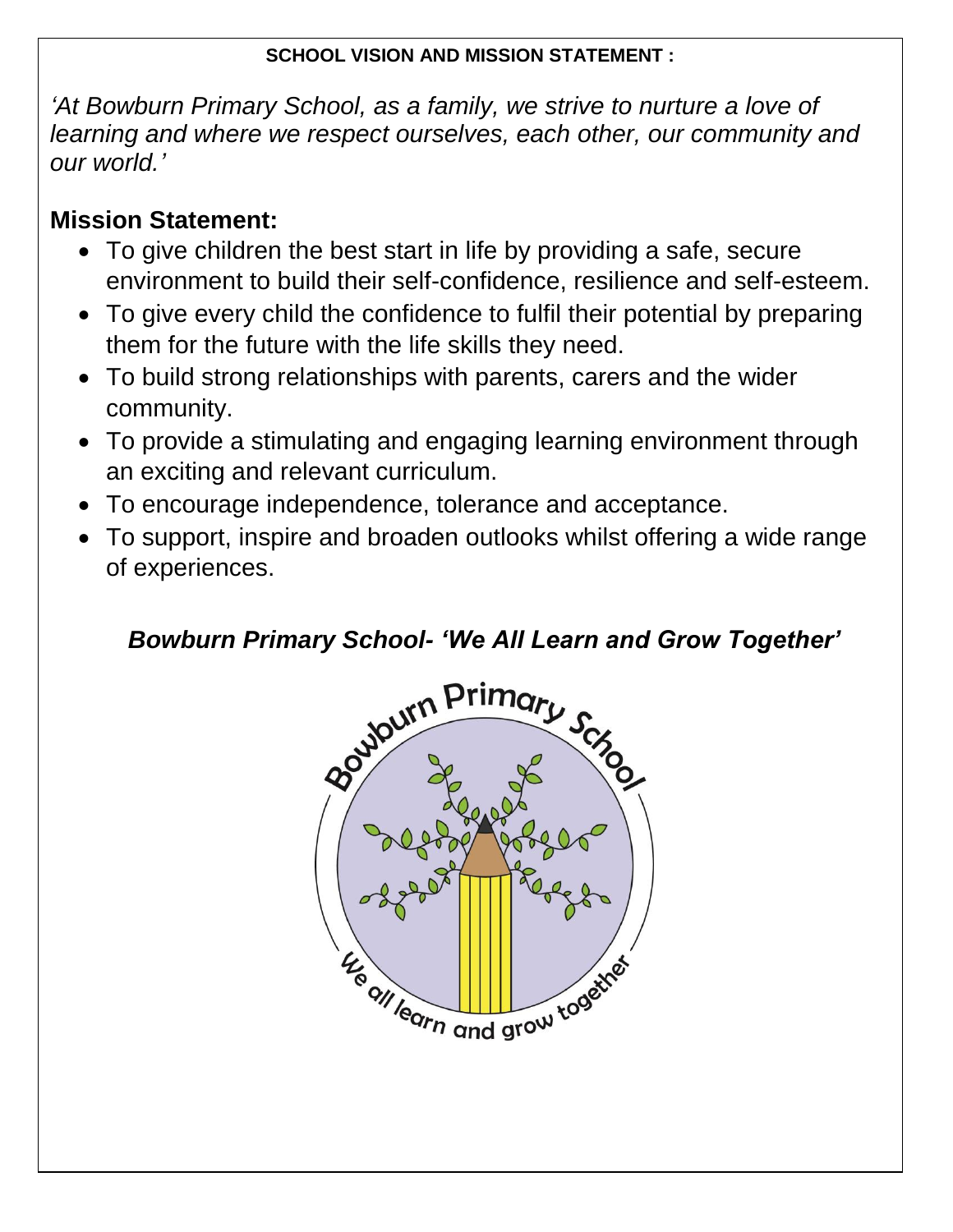# SCHOOL HOURS

\*\*\*\*PLEASE NOTE THAT AT SEPTEMBER 2021 the timings of the start and end of the school day altered slightly . \*\*\*\*

| <b>Nursery</b>   | AM: 8.40 am - 11.40 am                   |
|------------------|------------------------------------------|
|                  | PM: $12.20 \text{ pm} - 3.20 \text{ pm}$ |
| Infant: $(R-Y2)$ | 8.50 am to 3.00 pm                       |
| Junior: (Y3-Y6)  | 8.45am to 3.10pm                         |
| School starts:   | Nursery: from 8.40am                     |
|                  | KS1 (infants): 9.00am- 3.00pm            |
|                  | KS2 (juniors): 9.00am-3.10pm             |
| Morning break:   | KS1: 10.20 am - 10.40 am                 |
|                  | Y3+4: 10.20-10.35am                      |
|                  | Y5+6: 10.40-10.55am                      |
| Lunch:           | 11.45am to 1.15 pm                       |
|                  | (lunchtimes are staggered, children      |
|                  | have 1 hour for lunch)                   |
| Home time:       | Gates open at 3.20pm for nursery, older  |
|                  | children can be collected from 3.00pm-   |
|                  | 3.10pm                                   |

Children should not arrive in school before 8.45am (unless attending breakfast club) as supervision cannot be guaranteed. Although teachers are at school before then, they are indoors preparing for the start of the day.

All children arriving after 9.00am when gates/doors close will need to be brought into the main entrance by a parent. The electronic signing in system (Inventry) can then be used to admit children and parents must record the reasons for their child being late. It is important that children should arrive on time. Children can be very upset about coming into the classroom when others have already arrived and been settled.

The gates will be opened by a member of staff at 8.45am and children will walk onto the yard. Children can be admitted straight into the classrooms or the building once the doors are opened by staff. At home time the gate will be opened at 2.55pm and parents/carers can walk round to the rear of the building to collect children who will be handed over by the class teachers. Children who are not collected are brought back to the school office at the main entrance.

ALL children should be collected by a parent or responsible person ( must be aged over 16 years ). Older children in Y5/6 may walk home by themselves only if written permission is received from a parent. They should not be expected to supervise younger children or siblings to walk home, this is a parents responsibility.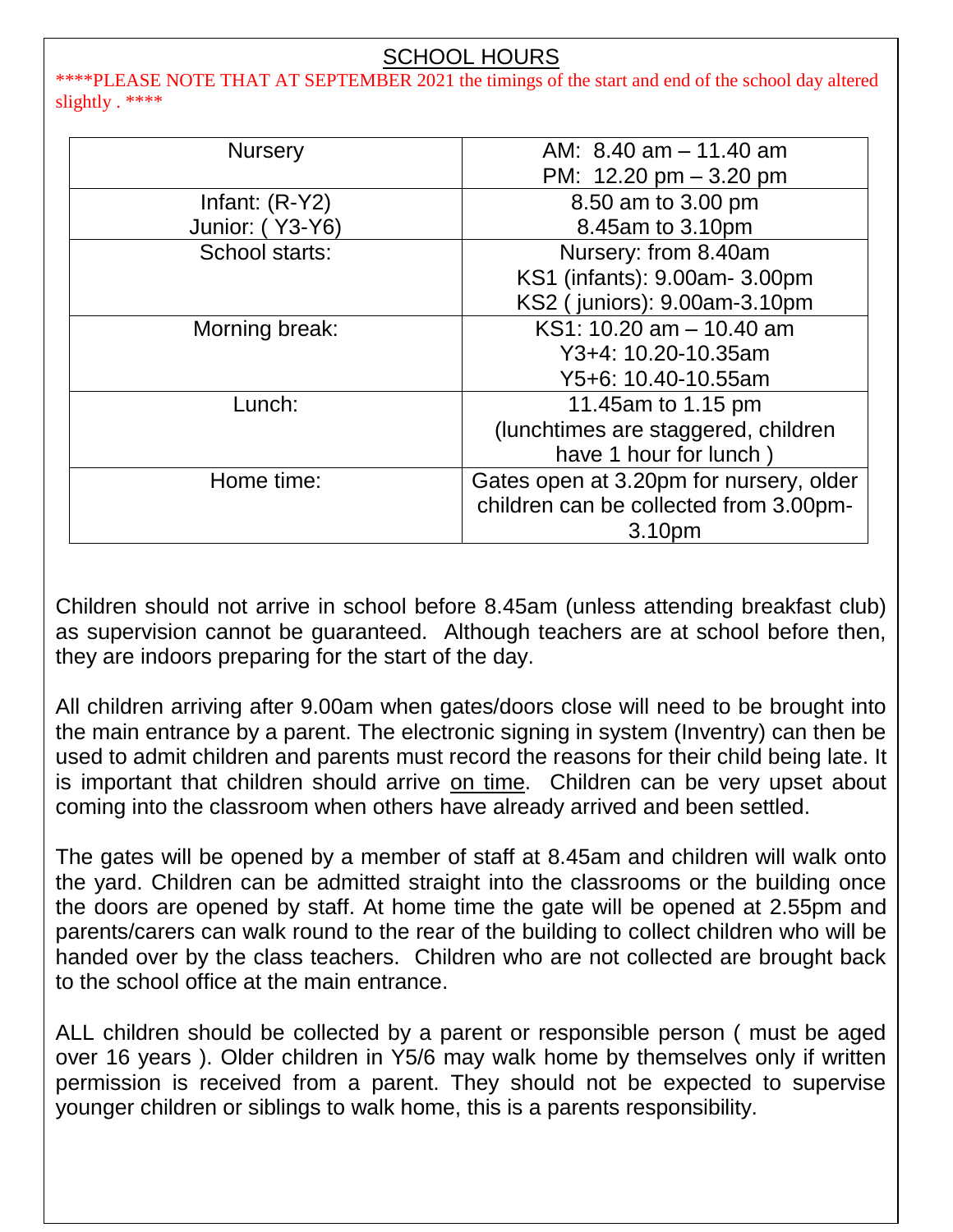#### **THE FOUNDATION STAGE CURRICULUM**

In the early years the school's curriculum is planned using the Early Years Foundation Stage Curriculum . This was updated in September 2021

Planning is based around Educational Programmes most essential for children's readiness for future learning and healthy development. The key areas are:

- Communication and Language
- Literacy
- Mathematics
- Physical Development
- Personal, social and Emotional Development
- Understanding the World
- Expressive Arts and Design

# **THE NATIONAL CURRICULUM**

Since September 2014 we have followed the revised National Curriculum. We have offered a curriculum which is balanced and broadly based and which:

- promotes the spiritual, moral, cultural, mental and physical development of pupils at the school and of society and
- prepares pupils at the school for the opportunities, responsibilities and experiences of later life.

Further information about the school's curriculum can be found on the school website: [www.bowburnprimary.durham.sch.uk](http://www.bowburnprimary.durham.sch.uk/)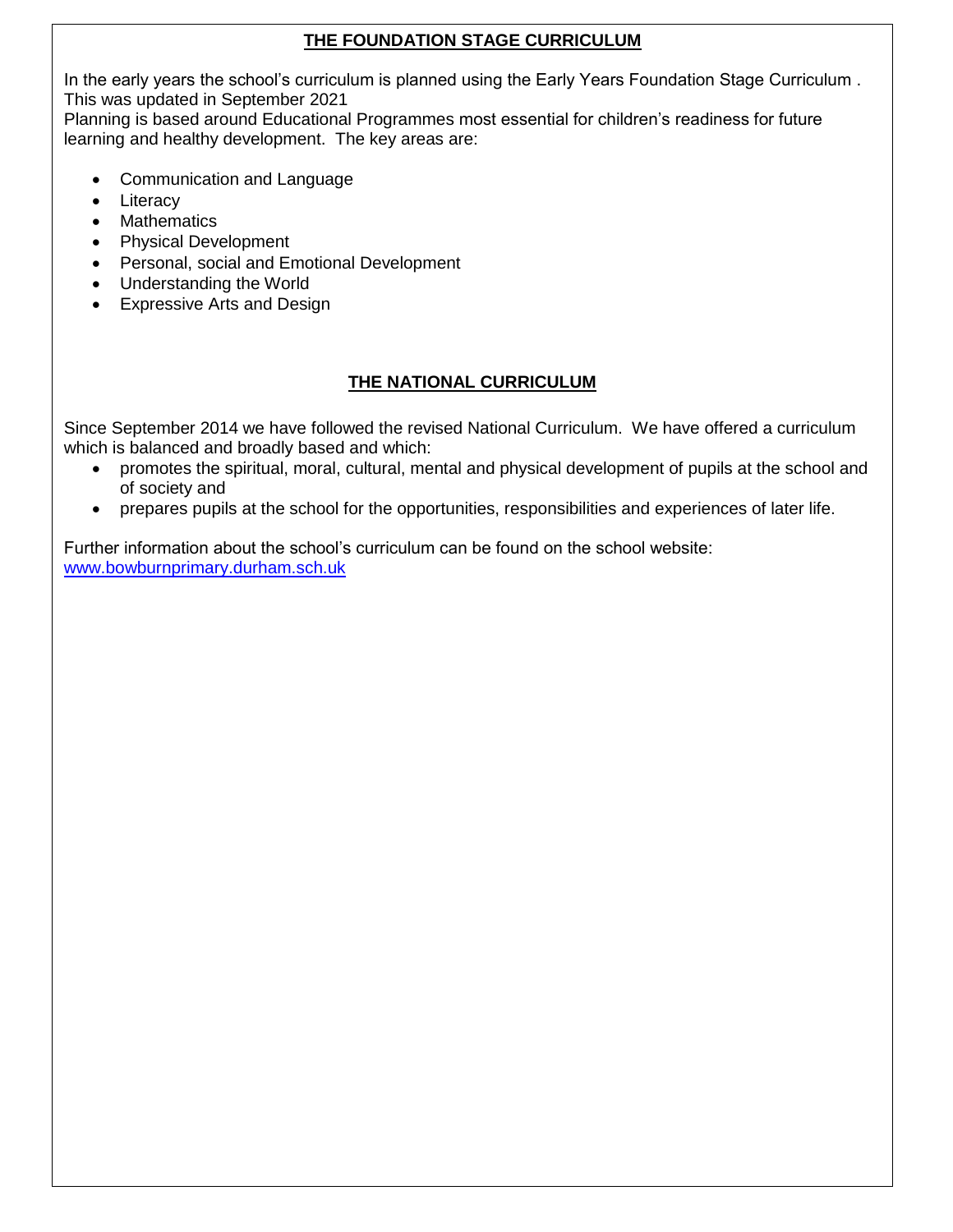#### ACCESS TO DOCUMENTS, INFORMATION AND COMPLAINTS PROCEDURE

Documentation listed below is available to view from the school office.

- The National Curriculum.
- The Early Years Foundation Stage Curriculum
- OFSTED reports on the school.
- School's schemes of work and syllabuses.
- School's policies e.g. S.E.N.D, Child Protection and Safeguarding , Health and Safety. These are also available on the Schools website in the Policies section.

Information about the complaints procedure is also available from the school office and on the website.

#### RELIGIOUS EDUCATION AND COLLECTIVE WORSHIP

Religious Education is taught in accordance with Durham Education Authority's Locally Agreed Syllabus. Collective Worship takes place each day either in class, in the hall or remotely via Teams. School assemblies have a moral and a religious content which is broadly Christian. The children are encouraged to take an active part. In some circumstances parents may withdraw their children from collective worship and Religious Education after discussion with the Headteacher.

#### SPECIAL EDUCATIONAL NEEDS

Some children have Special Educational Needs because of a physical, social, emotional or learning difficulty. We encourage discussion with parents and in some cases it is necessary to enlist the help of specialist, professional agencies, e.g. School Health Needs team, medical professionals, Social Care Direct, Speech Therapist , CAMHS or Educational Psychologist amongst others.

These people are all concerned with ensuring that the best possible provision is made for your child, some are able to offer educational advice which is helpful to us when we are planning learning programmes for children with Special Educational Needs.

The school's policy for S.E.N.D follows closely the recommendations of "The Code of Practice" and is available to parents on request. The Governor with responsibility for Special Educational Needs is Mrs Dawn Stobbs. They work with the SENCO, Mrs Stephanie Clark, to monitor our planning, support plans, use of intervention strategies and S.E.N.D register on a regular basis.

#### MORE ABLE AND TALENTED

More able and talented children are encouraged to achieve their full potential through high quality teaching. Planning is differentiated to ensure all children succeed and work to the best of their ability.

#### RELATIONSHIPS, SEX and HEALTH EDUCATION (RSHE))

RSHE forms one part of our PSHE curriculum. It is not taught in isolation but is integrated into our normal topics wherever it is suitable to do so. We hope that all of our parents will deal with RSHE at home in stages which are age appropriate and that their teaching and ours will be complementary. The Relationships Education, Relationships and Sex Education (RSE) & Health Education Policy (RSHE) form part of the PSHE curriculum but from September 2020 they do not have the right to withdraw their children from all or part of RSE or the teaching which forms part of the National Curriculum Science requirement. More information is included on the school website.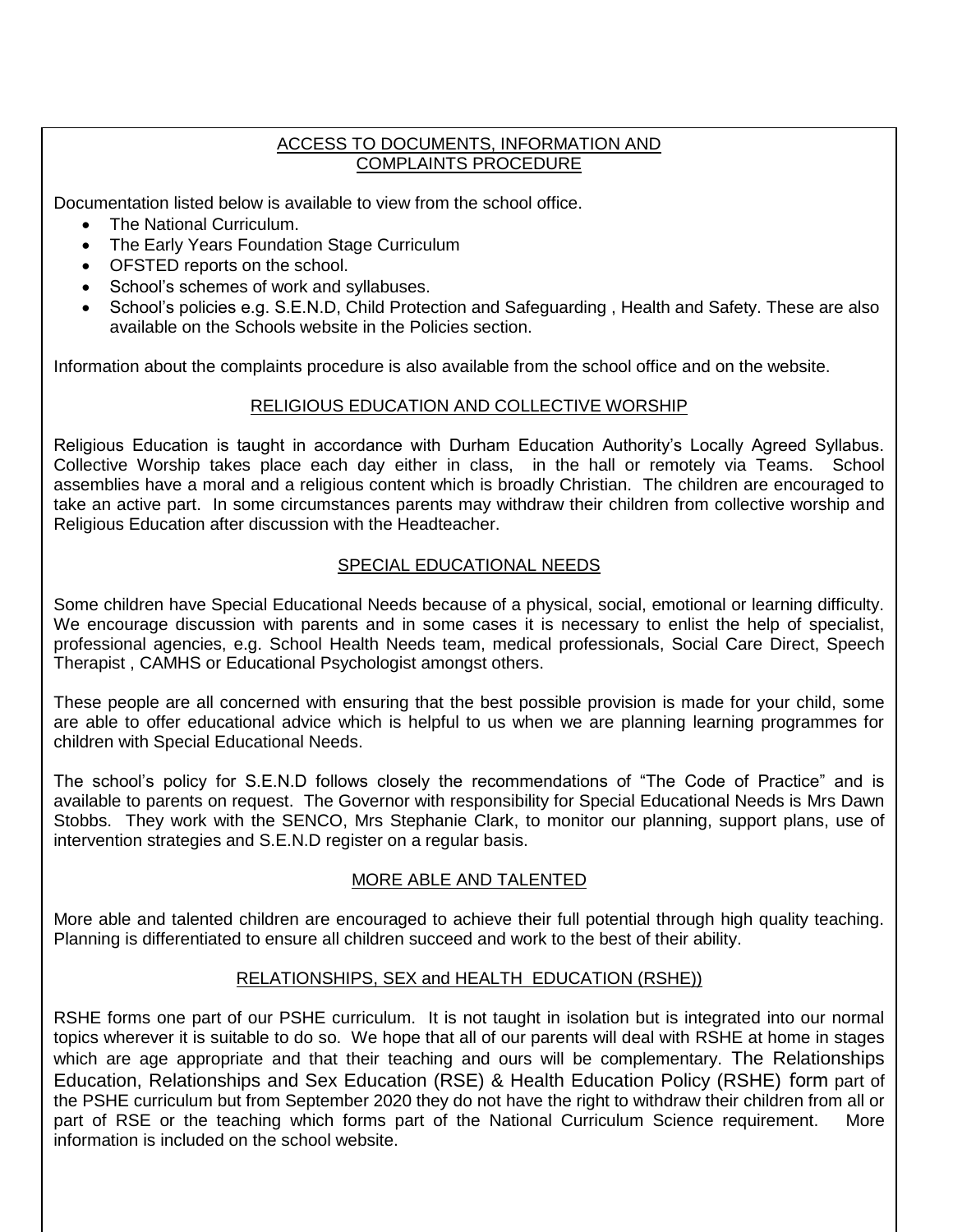## PERSONAL, SOCIAL & HEALTH EDUCATION

Within our topics, our lessons and day to day routines we will provide opportunities for children's personal and social development. We will give them responsibilities appropriate to their age and ability, we will provide opportunities to exercise their increasing independence. The direct teaching of PSHE takes place on a weekly basis through circle time and regular 'R Time' activities in EYFS and KS1 and taught lessons with older pupils, where the children are encouraged to work cooperatively with a partner, make eye contact, listen to and value what others have to say.

We have high expectations for their behaviour and relationships with other members of our school community. We believe that good behaviour is important and needs to be encouraged. We have a positive approach and believe that young children learn best when they are clear about how they should behave and are continually and consistently encouraged to do so. We also aim to increase children's knowledge and understanding of cultural and multicultural differences and teach them to tolerate and respect the beliefs and rights of others. More information can be found in our Equalities Policy, Behaviour Policy and Anti-bullying policy which are in the policies section of our website.

# PASTORAL CARE

We are often complimented on the atmosphere in our school. We feel this comes as a result of the excellent relationships we establish with our pupils and their families, whom we know very well. We try to ensure that every child knows that they are special with something valuable to offer. We try to emphasise the positive aspects of a child's character. We encourage children to tell us about their problems however small and we do our best to be a "listening school". The safety, well-being, care, personal and academic development of our children is of utmost importance to us. We have two school counsellors who attend for one day per week who can talk to pupils if they are referred by a member of staff and parental permission is granted. They are a 'magic listener' who can help children with a number of issues.

# EXTRA CURRICULAR ACTIVITIES

- We arrange educational visits to places of interest for all of our children. In Year 4 and Year 6 we arrange residential trips to encourage adventurous activities and independence of pupils. *Recent Covid restrictions have meant that school trips have been mostly unable to take place, however Covid secure visits restarted in September 2021.*
- We have many visitors to school e.g. from the clergy, police force, fire service, charity workers, authors, theatre groups, music ensembles, artists etc. We encourage children to become involved in projects to help others at home or abroad.
- We have several after school clubs. These include multi-skills, art, Forest Schools, dance, wellness and fun club. Clubs generally change half termly though some clubs run all year. Some clubs incur a charge if we need to pay an outside provider to run the club.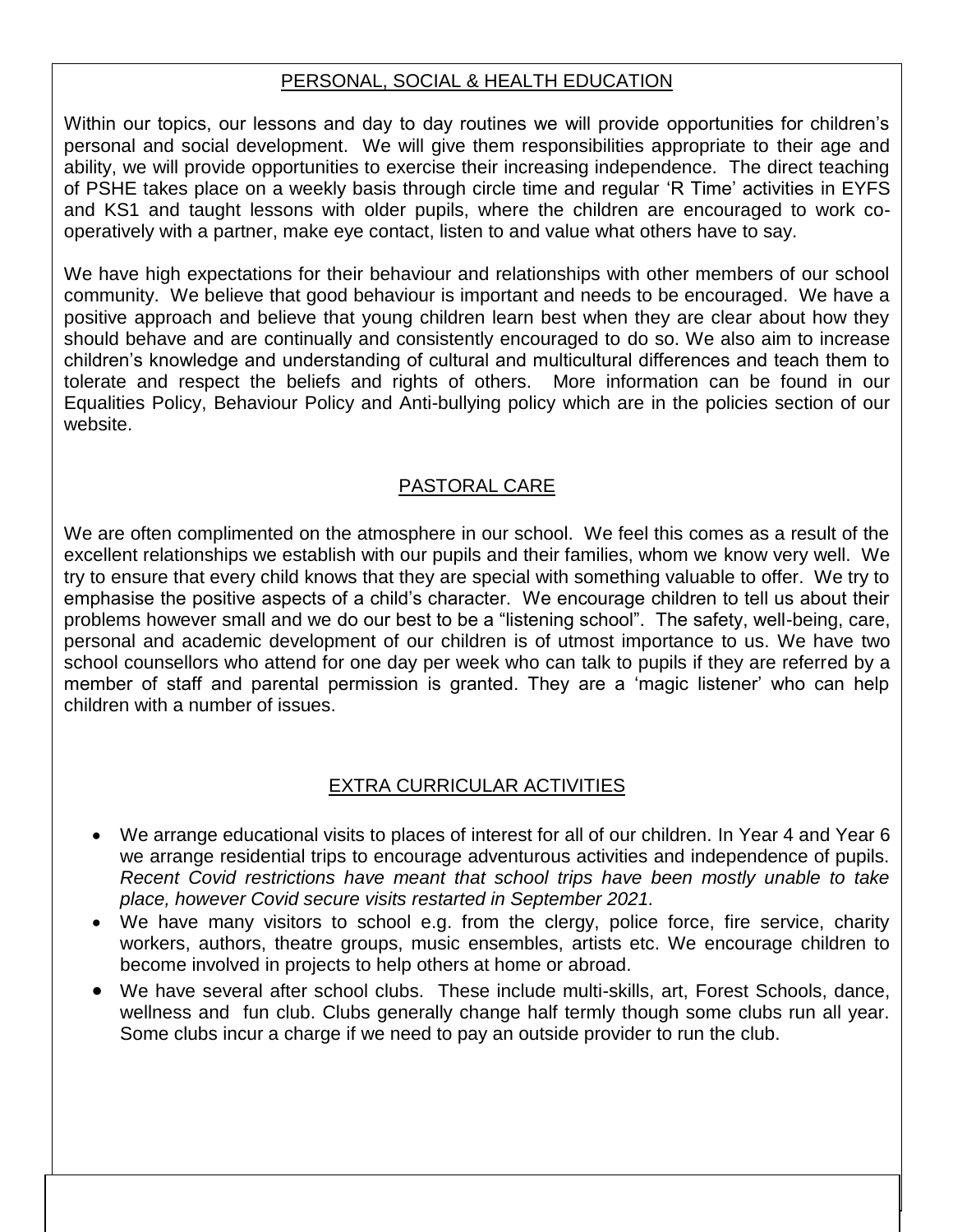## **ATTENDANCE 2019-2020**

The figures in the most recent table below show pupils' attendance at Bowburn Primary School in comparison with national averages.

|                                                                       | School | National |
|-----------------------------------------------------------------------|--------|----------|
| Overall attendance                                                    | 96.4%  | 95.8%    |
| <b>Persistent Absenteeism</b><br>(Absent for 10% or more<br>sessions) | 5.6%   | 9.6%     |

If your child is to be absent from school because of illness or other reasons please telephone school on the first morning of absence. We are happy to send work home if your child is likely to be absent for some time.

Should your child become ill at school, or have an accident, parents will be contacted as soon as possible.

It is preferable that medical and dental appointments are arranged outside school hours where possible. If children are attending medical appointments during school hours, they should only be absent for that part of the day. If the doctor has prescribed medication which needs to be given during school hours, you must come in to complete a consent form before we are allowed to administer the medicine. **Only medicines prescribed by a doctor may be given to your child at school.** Please telephone or send a note if your child has an appointment or is to go home with someone different.

#### **Holidays during term time**

Following recent legislation, Headteachers may not grant any leave of absence during term-time unless there are exceptional circumstances. As a rule holidays in term time cannot be authorised.

If a leave of absence is granted, school will determine the number of days a child can be away from school.

If you wish to apply for leave of absence during term-time because of exceptional circumstances, please request an application form and it will be considered by the head teacher and governing body.

#### **Please see the school website for our latest policy on Attendance updated for September 2021.**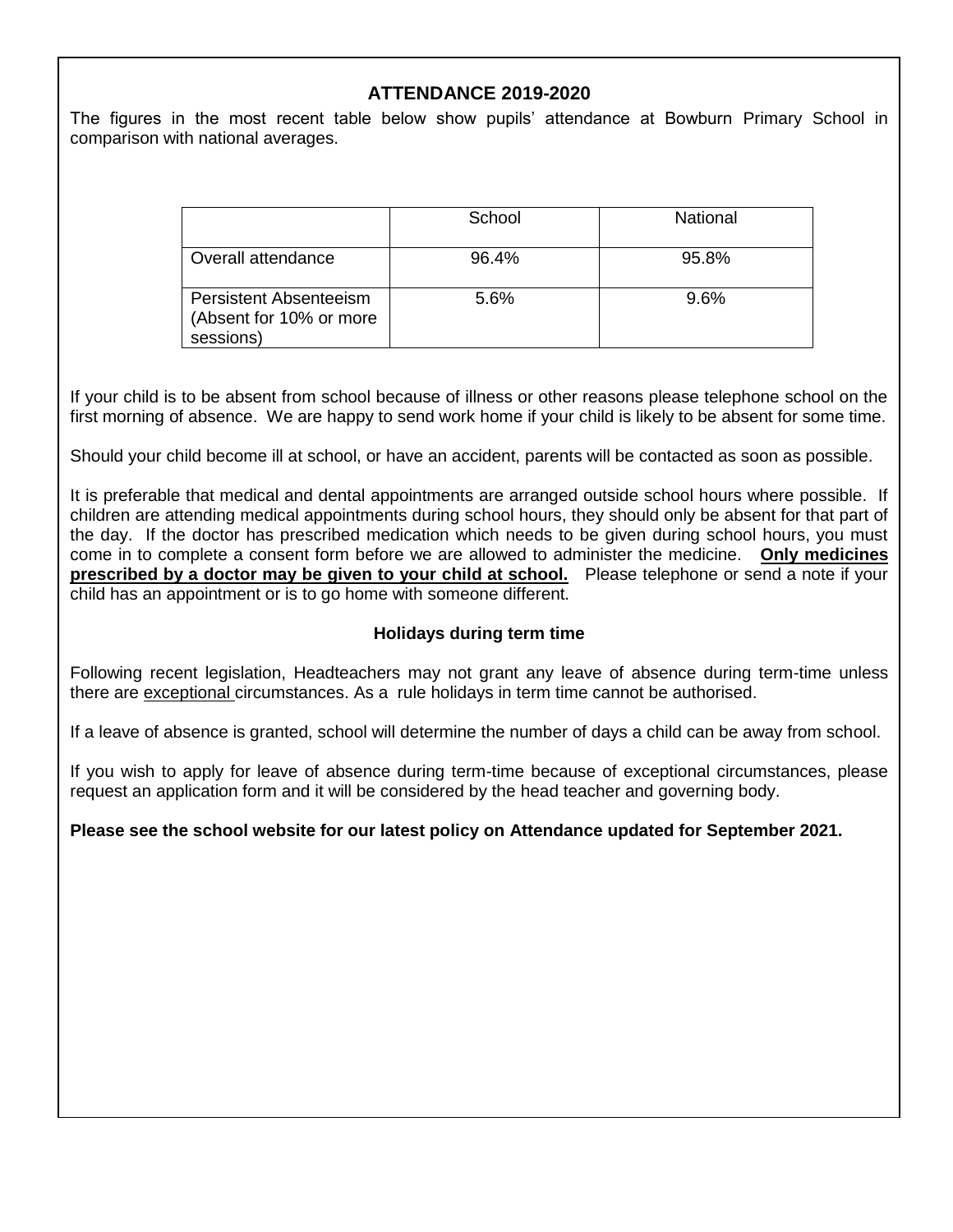#### SCHOOL MEALS

School meals are provided each day. As well as providing a nourishing meal they are planned to educate children towards "Healthy Eating". Some choice is provided for both courses. School meals are free for all Infant children, but cost £2.25 per day for children in Y3-6. We are a Cash Free school so all meals must be paid for on Parent Pay. There is universal entitlement for a free meal for all infant children should they wish to take one, however we do charge for children in nursery to have lunch including a cost of £1.00 per day for supervision.

Please inform your child's teacher at the beginning of each half term if they are staying for a school dinner or a packed lunch. **Please note that children cannot change their meal arrangement without prior arrangement with Mrs Simpson or Mrs Johnston.** The children are looked after throughout the lunch time period by Supervisory Assistants.

CHANGES FROM MEALS TO PACKED LUNCHES OR VICE VERSA, SHOULD ONLY BE MADE AT THE BEGINNING OF EACH HALF TERM AND **AFTER** MRS SIMPSON or MRS JOHNSTON HAS BEEN INFORMED.

#### PACKED LUNCHES

Provision is made for children to bring packed lunches into school. Children who bring a packed lunch to school are encouraged to bring healthier options, water will be provided for children to drink at lunch time. Drinks brought in from home will not be consumed on the premises. We have a packed lunch policy which we request parents to adhere to when sending children with a packed lunch. Due to children with severe allergies we are a NUT FREE school

#### For a **balanced packed lunch, select these healthier foods and drinks:**

| Fruit &<br>Vegetables  | Include at least one portion of fruit and one portion of vegetables or salad<br>every day. Due to a possible choking hazard, we request that grapes are cut<br>lengthways before they are sent into school.                                  |  |
|------------------------|----------------------------------------------------------------------------------------------------------------------------------------------------------------------------------------------------------------------------------------------|--|
| Meat, fish<br>etc.     | Meat, fish or another source of protein should be included every day. Sources<br>of protein include lentils, kidney beans, chickpeas and hummus.                                                                                             |  |
| Oily fish              | Include oily fish, such as salmon or mackerel at least once every three weeks.                                                                                                                                                               |  |
| Starchy                | A starchy food such as any type of bread or pasta, rice, couscous, noodles,<br>potatoes or other cereals should be included every day.                                                                                                       |  |
| food<br>Dairy food     | Include a dairy food such as cheese, yoghurt, drinking yoghurt, fromage frais<br>or custard every day.                                                                                                                                       |  |
| Drinking               | Free, fresh drinking water is available at all times. Children are provided with<br>water every lunchtime, please do not send drinks in from home.                                                                                           |  |
| water<br><b>Snacks</b> | Snacks such as crisps should not be included everyday. Instead include<br>vegetables and fruit (with no added salt, sugar or fat). Savoury crackers or<br>breadsticks served with fruit, vegetables or dairy food are also a good<br>choice. |  |
| <b>Sweets</b><br>Meat  | Chocolate bars, chocolate coated biscuits and sweets should not be<br>included. Cakes and biscuits are allowed but please encourage your child<br>to eat these only as part of a balanced meal.                                              |  |
| products               | Meat products such as sausage rolls, individual pies, corned beef pasties<br>and sausages should be included only occasionally.                                                                                                              |  |
| <b>Nuts</b>            | Due to the rise in allergies to nuts, we ask that nuts and seeds, Nutella are<br>NOT included in packed lunches. We are a NUT FREE school.                                                                                                   |  |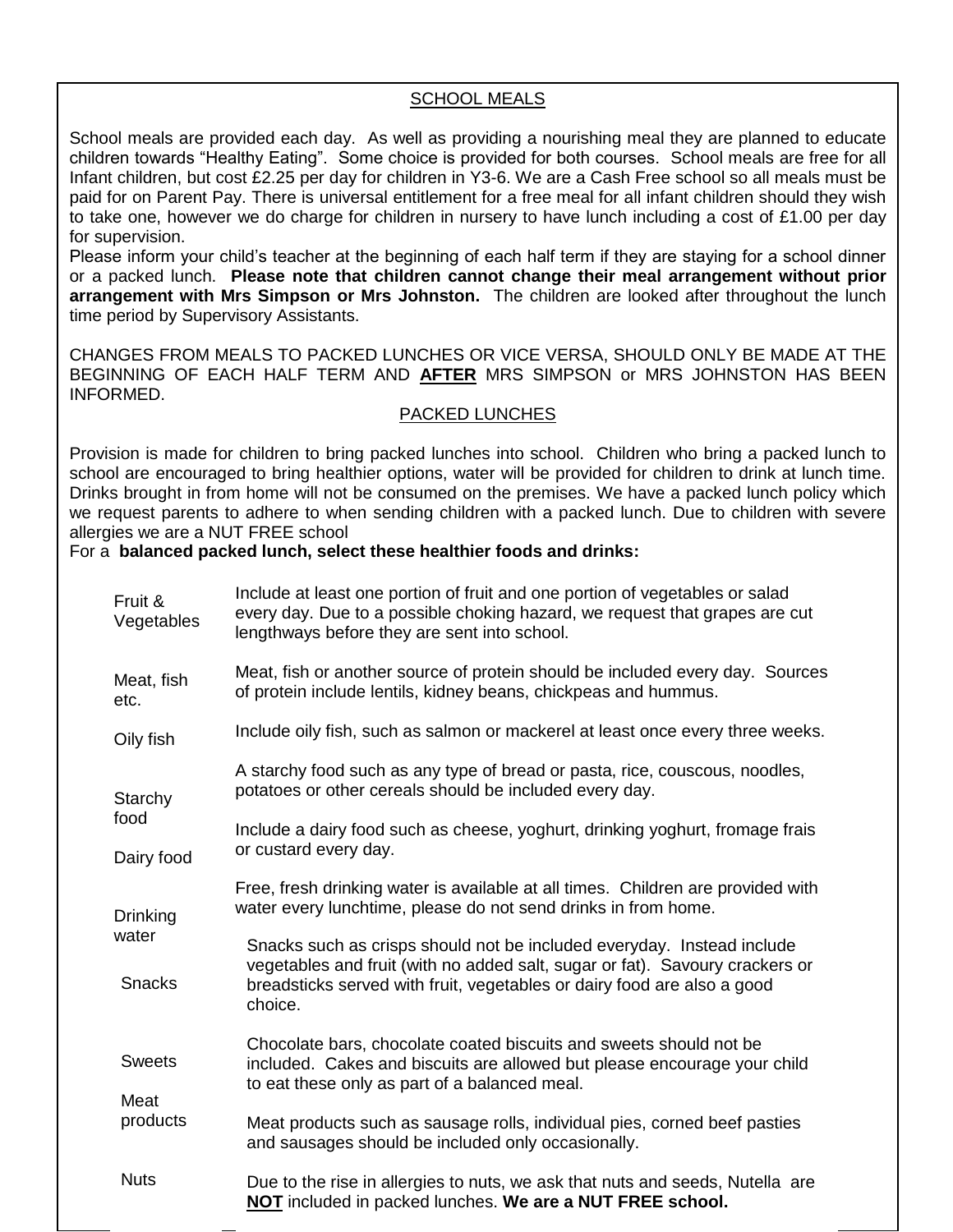# COOL MILK AT SCHOOL

We are part of the Cool Milk at School scheme, where children up to the age of 5 years are eligible to apply for free milk. Once a child is 5, parents can pay a subsidised price for milk if they wish to continue. If your child is eligible for free school meals (please check at the school office), then your child is eligible to receive free milk every day, please speak to Mrs Simpson or Mrs Johnston if you would like your child to access this.

# NATIONAL SCHOOL FRUIT SCHEME

We are also part of the National Fruit Scheme whereby a piece of fruit is provided free of charge everyday for all children in the Infant building. This is eaten at morning break and is very popular with the children. Grapes are not provided as part of the scheme but should you have them in school, they must be cut lengthways before they are brought into school.

# SUN SAFETY POLICY

All staff at Bowburn Primary School consider sun safety to be of extreme importance. To ensure the safety of the children whilst playing outside in the summer months, we encourage parents to follow the guidelines below.

Sun Cream

- Parents are strongly urged to put sun cream on their children before the start of the school day.
- Due to health and safety reasons children are NOT allowed to bring sun cream to school.
- If an infant child requires sun cream during the day they can use the sun cream provided by school – Boots Soltan Kids 50+ and Ambre Solaire. Staff will supervise children in applying the sun cream but will be unable to apply it for them.

Sun Hats

• Parents are encouraged to send their child into school with a sun hat during the warm weather.

Sun Glasses

• Due to health and safety reasons we request that children do NOT bring sun glasses to school unless they are required for a medical reason e.g. symptoms of hay fever. If they are required, please speak to a member of staff.

# OPPORTUNITIES TO MEET THE STAFF

An opportunity is usually arranged each term to look at your child's work and to talk to the teacher about progress or difficulties, to set targets or discuss reports. However, parents may ask at **any** time to meet with the teacher to discuss concerns and are encouraged to do so.

Parents are invited into school many times during the school year to participate in social events such as Christmas plays, sports activities, fund raising events etc. Parents are always notified by letter and text message when events are to take place. Regular newsletters keep parents up to date with what is happening in school. The school website is updated on a regular basis and includes photographs of events, policies, newsletters and current information. It can be accessed at [www.bowburnprimary.durham.sch.uk](http://www.bowburnprimary.durham.sch.uk/)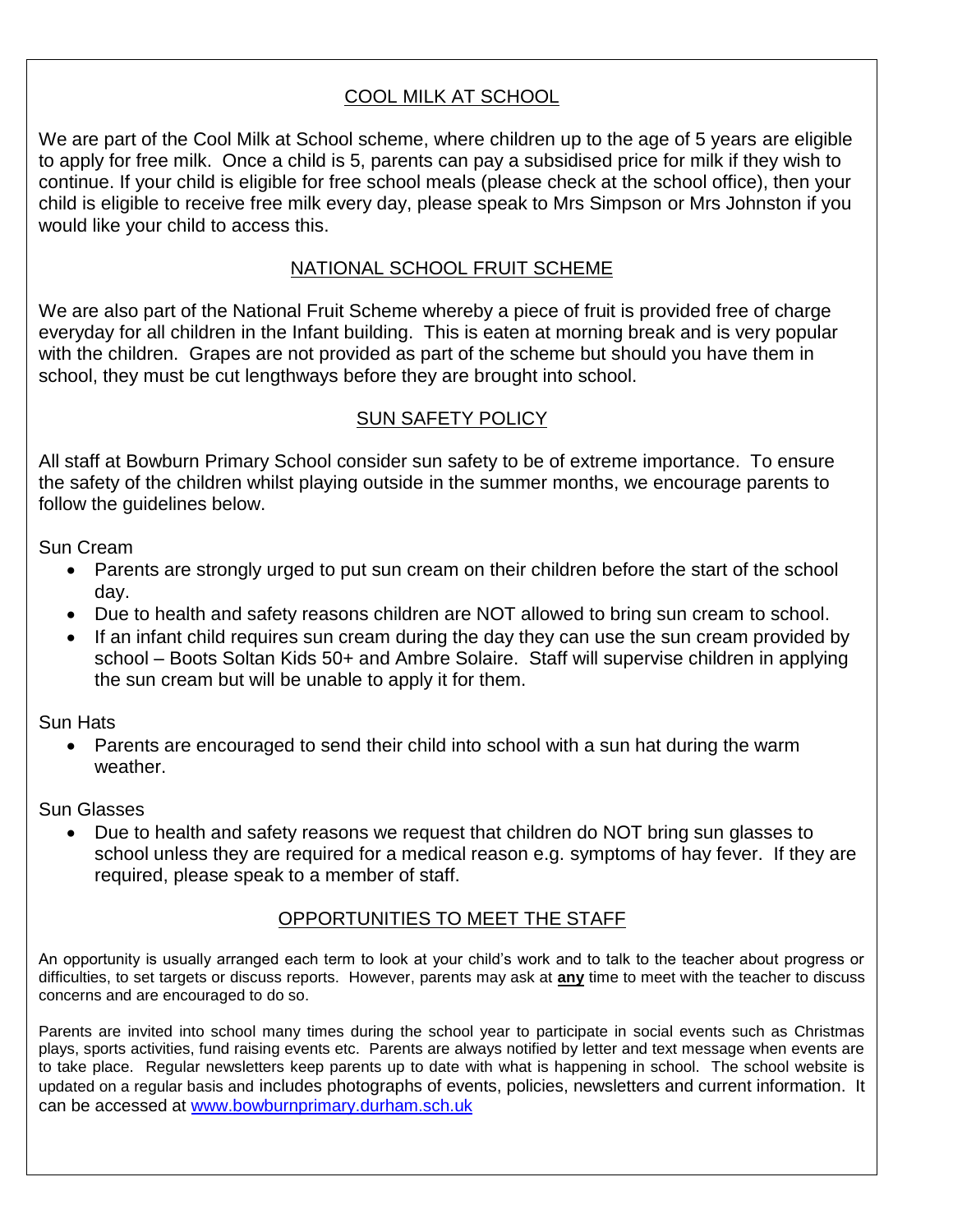# PARENT HELPERS

We encourage parents to come into school and would welcome your involvement. Without the help of parents and other adults in school there are many activities that could not take place. We feel that this not only benefits the children but enables you to get to know the staff and how we work. We have helpers who come into school on a regular basis to assist with activities such as, hearing children read, playing games, art/craft work and supporting on educational visits. If you are willing to help, please complete an on-line DBS check, information is available from the school office.

# SCHOOL UNIFORM and INDOOR SHOES

It is our school policy that we encourage all children to wear school uniform when attending school and nursery, or when participating in a school-organised event. Our school uniform is red jumper or cardigan, white polo shirt, black or grey trousers, shorts or skirts and black shoes. Black trainers will be allowed as long as there is no other colour in them at all. Red sweatshirts embroidered with the school logo and a range of waterproof coats, fleeces, PE kits and book bags can be ordered on-line at <https://studentuniform.co.uk/bowj044/> A full list is available on request. All articles of clothing should be marked with your child's name.

We also operate an indoor shoe policy to ensure that our carpets and soft furnishings throughout school stay clean. Your child needs to bring a spare pair of indoor shoes or plimsolls ( not slippers) which can stay at school, and should be marked with their name.

On health and safety grounds we do not allow children to wear jewellery in our school, this also includes earrings. We request children not to wear fashionable charity bands in school because these easily get lost and cause disruption in class.

The school wants all children to grow into healthy adults. We believe that it is dangerous for children to wear shoes that have platform soles or high heels, so we do not allow children to wear such shoes in our school. We also encourage children to be independent and request that they come to school in shoes they can put on and fasten themselves.

A full copy of our school uniform policy is available on request from the school office and is on the website.

# HOME SCHOOL AGREEMENTS

From the 1<sup>st</sup> September 1999 it became compulsory for all schools to have in place a written "Home School Agreement". Parents will be invited to sign the Parental Declaration during the Autumn term. After signing the agreement, a copy is returned to parents and the original kept in the school office. Details about the agreement are available to parents on request. We feel it signifies the establishment of an effective partnership.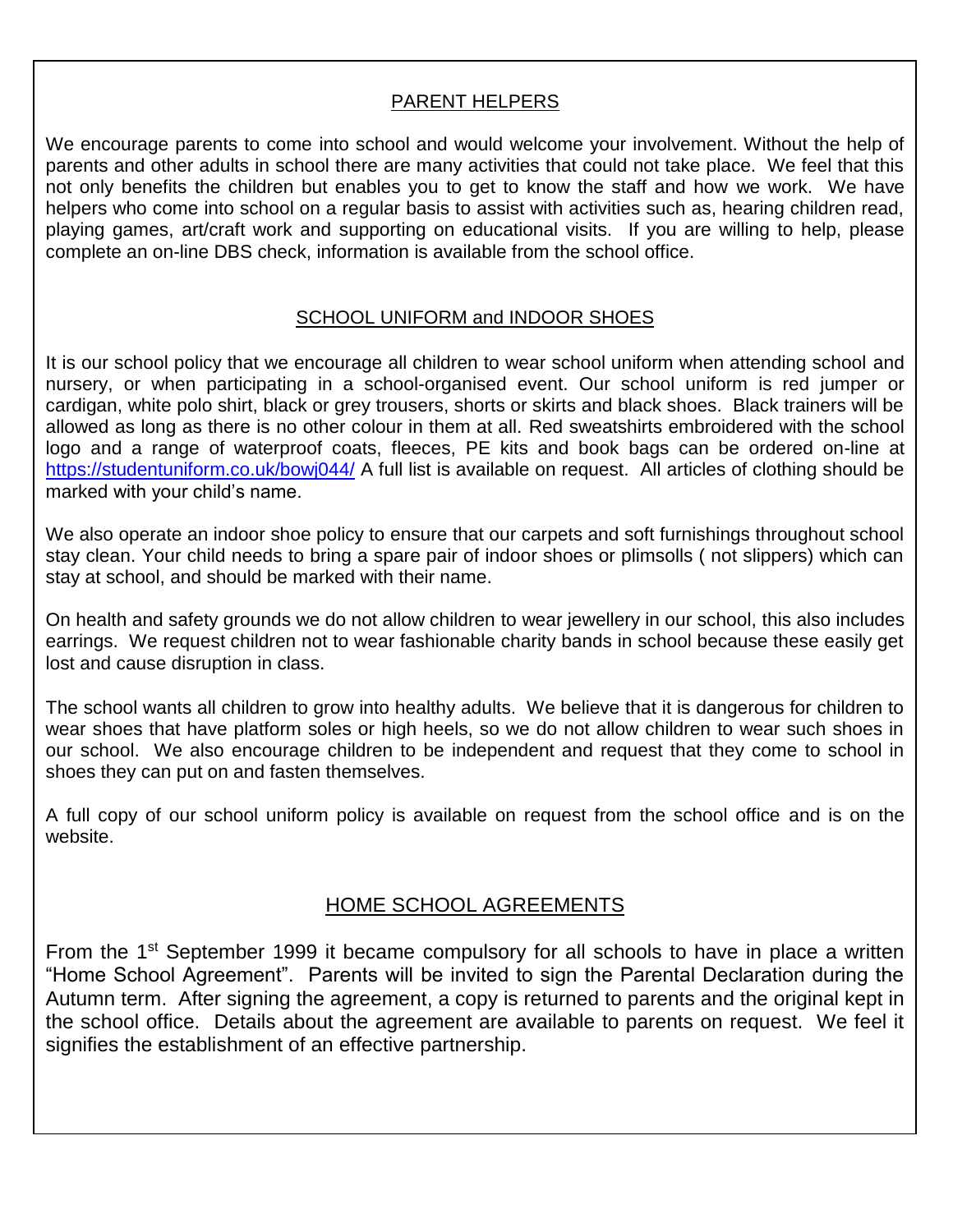# HOMEWORK

The school has a homework policy and children are given homework in all year groups. It is not compulsory, but we hope parents will support the school in our attempt to raise the academic achievement of all children. Parents will be informed of the homework programme at the beginning of each year. Homework consolidates, practises and reinforces what has been learned in school and children benefit greatly from this additional support.

# FIRE DRILLS

Regular fire drills are carried out to ensure that children are familiar with the routine in case of a real emergency.

# CHILD PROTECTION

# **NAMED PERSON (Designated Safeguarding Lead) : MRS J GLASS – HEADTEACHER**

Parents and guardians should be aware that the school has a duty to take reasonable action to ensure the welfare and safety of its pupils. In cases where school staff have cause to be concerned that a pupil maybe subject to ill-treatment, neglect, or other form of abuse, the school will follow the County Child Protection Procedures and inform the First Contact Service of their concern.

This means that First Contact have to be contacted directly by school where a concern for a child has been noticed. School does **NOT** contact parents. If necessary a home visit is made by a Social Worker. All agencies including school, work together as a team to protect children.

# **SECURITY**

A security system is in operation at school during school hours. Visitors must use the Main Entrance to School, where a surveillance cameras and electronic entry system are in operation. Several CCTV cameras are positioned around our site.

If your visit coincides with children entering or leaving the main building please do not allow them to hold open the door to allow you access. A full copy of the school's security policy and procedures can be obtained from the school office.

# INSURANCE

Children are not covered against personal accident at school. If parents wish to consider any form of such insurance they are advised to contact an insurance broker. Clothing and personal possessions are not covered at school, but are usually covered by House Contents Policies.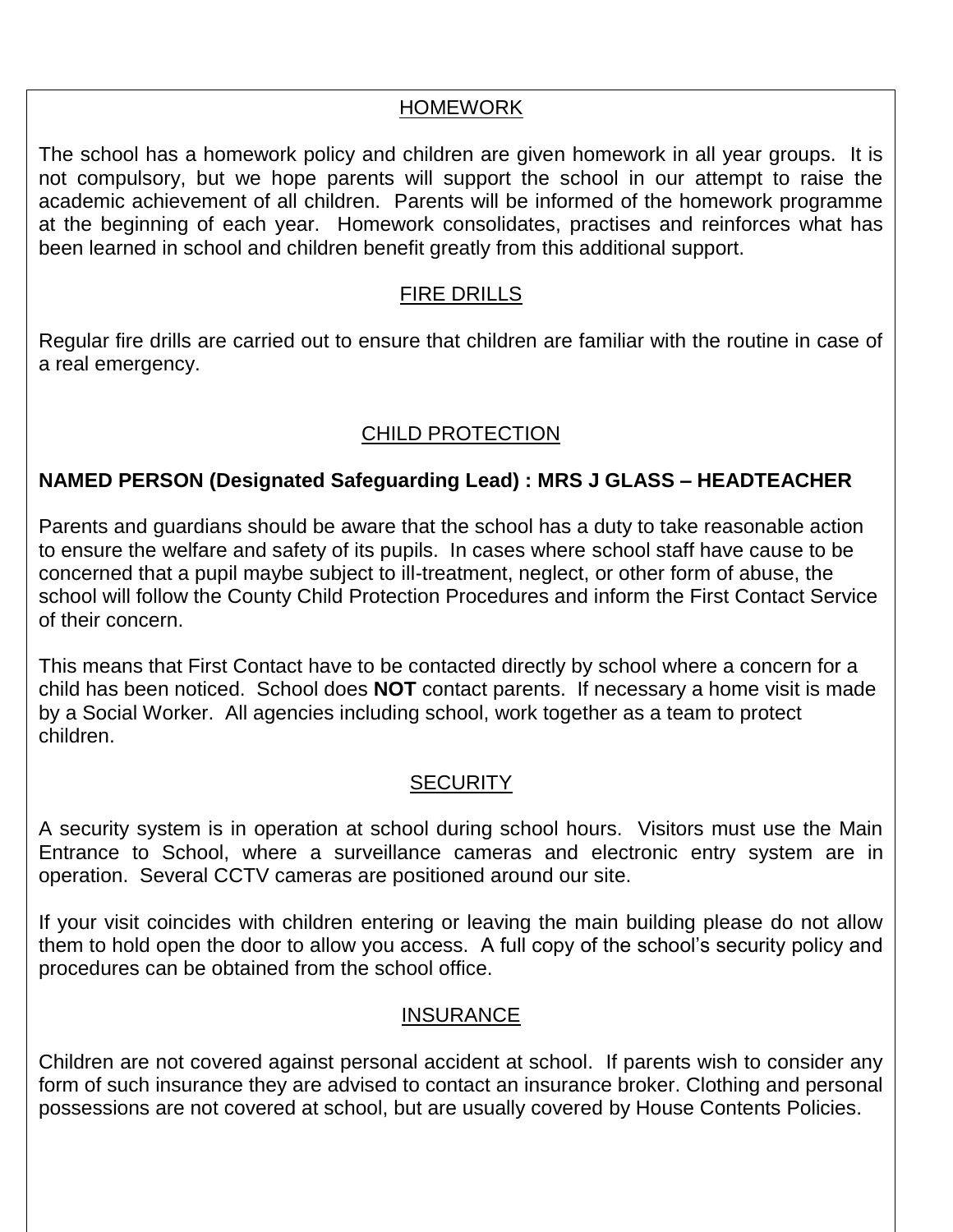# **SCHOOL HOLIDAYS 2022-2023**

| <b>Holiday</b>                         | <b>Closing Date</b>                     | <b>Date Re-open for Teaching</b><br><b>Purposes</b> |
|----------------------------------------|-----------------------------------------|-----------------------------------------------------|
| Summer 2022<br>6 weeks and 2           | Thursday 21 <sup>st</sup> July<br>2022  | Tuesday 6 <sup>th</sup> September<br>2022           |
| days $)$                               |                                         |                                                     |
| <b>Autumn Half</b><br><b>Term 2022</b> | Friday 21 <sup>st</sup> October<br>2022 | Tuesday 1 <sup>st</sup> November<br>2022            |
| (1 week and 1                          |                                         |                                                     |
| day)                                   |                                         |                                                     |
| Christmas 2022                         | Tuesday 20 <sup>th</sup> December       | Thursday 5 <sup>th</sup> January                    |
| (2 weeks and 2                         | 2022                                    | 2023                                                |
| days)                                  |                                         |                                                     |
| <b>Sprig Half Term</b>                 | Friday 17 <sup>th</sup> February        | Tuesday 28 <sup>th</sup> February                   |
| 2023                                   | 2023                                    | 2023                                                |
| (1 week and 1                          |                                         |                                                     |
| day)                                   |                                         |                                                     |
| Easter 2023                            | Friday 31 <sup>st</sup> March           | Monday 17th April                                   |
| (2 weeks)                              | 2023                                    | 2023                                                |
| <b>May Day 2023</b>                    | Friday 28 <sup>th</sup> April           | Tuesday 2 <sup>nd</sup> May                         |
| $(1$ day)                              | 2023                                    | 2023                                                |
| <b>Summer Half</b>                     | Friday 26 <sup>th</sup> May             | Monday 5 <sup>th</sup> June                         |
| <b>Term 2023</b>                       | 2023                                    | 2023                                                |
| $(1$ week)                             |                                         |                                                     |
| Summer 2023                            | Friday 21 <sup>st</sup> July            | To be confirmed                                     |
|                                        | 2023                                    |                                                     |
|                                        |                                         |                                                     |

# **CHARGING AND REMISSIONS POLICY**

# CHARGING FOR SCHOOL VISITS

Under section 110 of the Education Reform Act (1988), the education provided by any maintained school shall be free of charge if it takes place wholly or mainly during school hours.

Although voluntary contributions may be invited from parents, no child will be omitted from a visit or activity if a voluntary contribution is not forthcoming. However, if sufficient voluntary contributions are not received it may be necessary to cancel the visit. Further details can be found in the Charging and Remissions Policy on the website.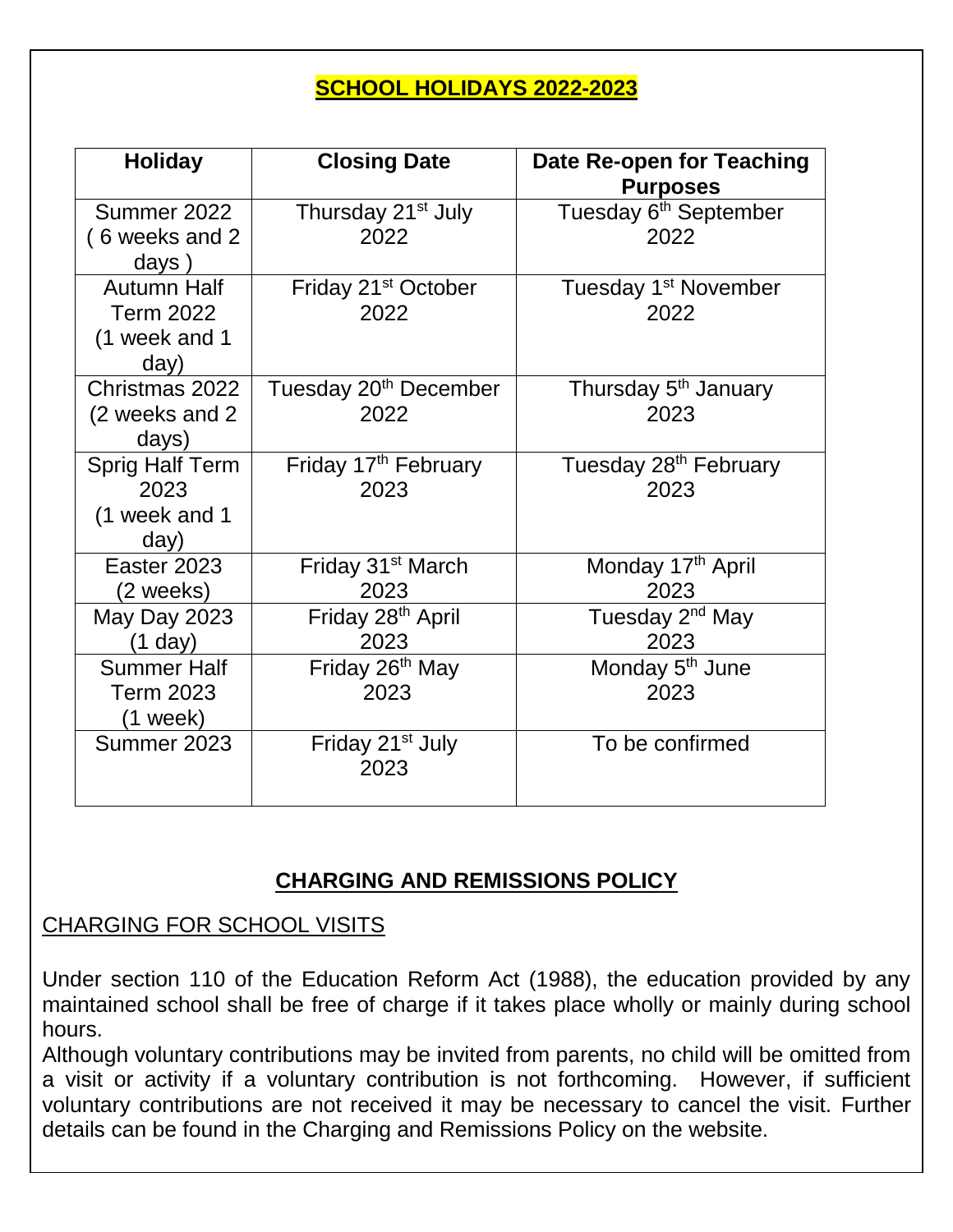#### **Privacy Notice for Parents/ Carers**

This privacy notice explains how we collect, store and use personal data about pupils. We, at Bowburn Primary School, are the 'data controller' for the purposes of data protection law. Our data protection officer is Mr P Soler.

#### **Who we are and what we do**

We are Bowburn Primary School. We are a maintained primary school for children ages 2 – 11 years old. Our local authority is Durham County Council.

#### **The personal data we collect and hold**

We hold personal data about pupils, their parents or carers to support teaching and learning, to provide pastoral care and to assess how the school is performing. We may also receive data about pupils from other organisations including, but not limited to, other schools, local authorities, health care providers and the Department for Education.

Personal data that we may collect, use, store and share (when appropriate) about pupils includes, but is not restricted to:

- Contact details, contact preferences, date of birth, identification documents
- Results of internal assessments and externally set tests
- Pupil and curricular records
- Characteristics, such as ethnic background, eligibility for free school meals, or special educational needs
- Exclusion information
- Details of any medical conditions, including physical and mental health
- Attendance information
- Behaviour and Safeguarding information
- Details of any support received, including care packages, plans and support providers
- Photographs

#### **Why we use this data**

We use this data to:

- Support pupil learning
- Monitor and report on pupil progress
- Provide appropriate pastoral care
- Protect pupil welfare
- Assess the quality of our services (including monitoring staff performance)
- Administer admissions waiting lists
- Carry out research
- Comply with the law regarding data sharing
- Identify pupil eligibility for Free School Meals and Pupil Premium funding

#### **Our legal basis for using this data**

We collect and use personal data on the basis of performing a public task (educating children). On some occasions we may ask for consent to process data when its use is optional. On those occasions consent can be withdrawn at any time. We will make this clear when we ask for consent, and explain how consent can be withdrawn.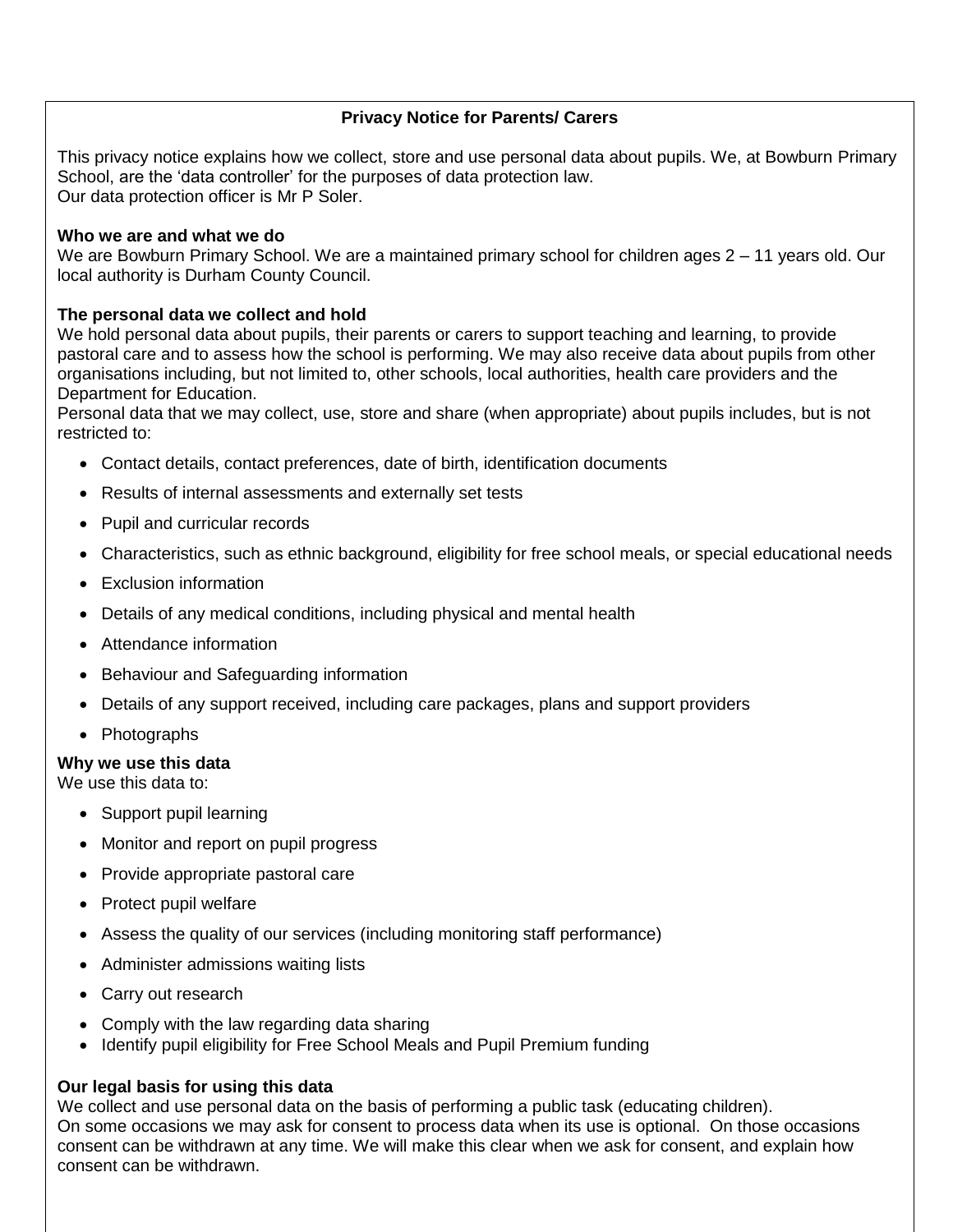#### **Collecting this information**

We collect / obtain data from parents, carers, teachers and other professionals where relevant (e.g. G.P, hospital, social workers etc.)

### **How we store this data**

We keep personal information about pupils while they are attending our school. We may also keep it beyond their attendance at our school if this is necessary in order to comply with our legal obligations. We will only retain the data we collect for as long as is necessary. This would be to satisfy the purpose for which it has been collected in accordance with our data retention policy. Please contact us if you would like further details on this policy.

The security of data and information is important to us. This is why we follow a range of security policies and procedures to control and safeguard access to and use of your personal information. This includes both physical and technical security and integrity of all data.

## **Data sharing**

We do not share any of this data with any other organisation without your permission, except where the law requires it. We are required to provide pupil data to central government through the Department for Education and the Education Funding Agency. Where it is necessary to protect a child, the school will also share data with the Local Authority Children's Social Services, medical professional and/or the Police.

We will share information with the local authority to check eligibility for free school meals.

We do not transfer personal data to countries outside the European Economic Area.

#### **Parents and pupils' rights regarding personal data**

Individuals have a right to make a **'subject access request'** to gain access to personal information that the school holds about them. This includes access to their child's educational record. This should be made in writing or email to [bowburnprimary@durhamlearning.net](mailto:bowburnprimary@durhamlearning.net) The school will respond within a 15 school days timescale.

Parents/Carers can make a request with respect to their child's data where the child is not considered mature enough to understand their rights over their own data (usually under the age of 16), or where the child has provided consent.

Parents also have the right to make a subject access request with respect to any personal data the school holds about them.

If you make a subject access request, we will:

- Give you a copy of the information in an intelligible form
- Give you a description of the data we hold
- Tell you why we are holding and processing it, and how long we will keep it for
- Explain where we got it from, if not from you or your child
- Tell you who it has been, or will be, shared with
- Let you know whether any automated decision-making is being applied to the data, and any consequences of this.

Individuals also have the right for their personal information to be transmitted electronically to another organisation in certain circumstances.

If we cannot provide information to you, we will give you a description of the information we hold and the reason why it cannot be disclosed to you at the time of your request.